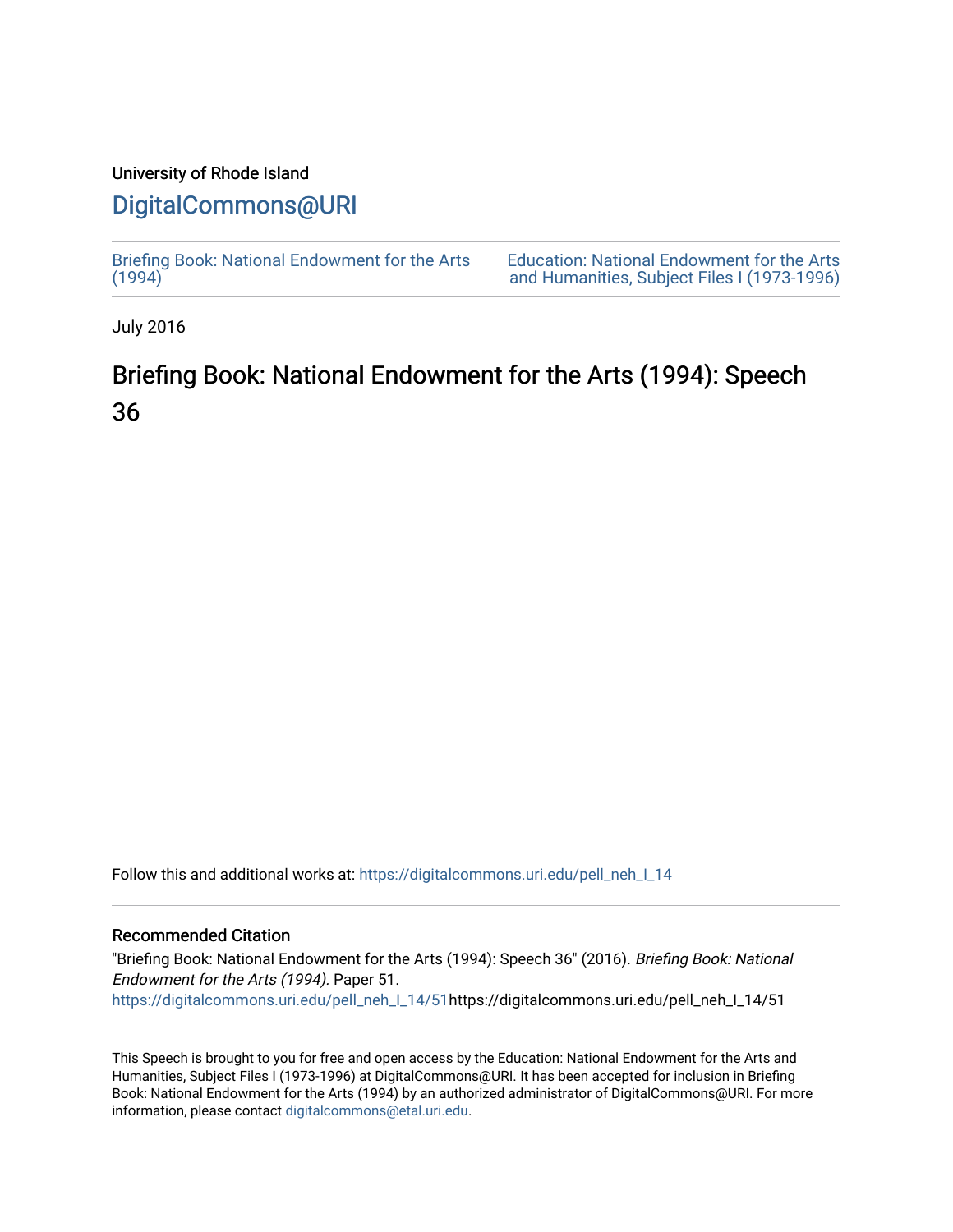#### **TALKING POINTS** 6/94

#### **THE IMPORTANCE OF HAVING A NATIONAL ENDOWMENT FOR THE ARTS**

**--NATIONAL RECOGNITION:** Only a federa agency can provide national recognition for the very best artists and arts organizations  $-\alpha x$  marshall the resources to identify and support our national cultural treasures. The national recognition that comes with federal support is often critical in leveraging additional funds from the private sector.

**--FEDERAL LEADERSHIP:** Only a national arts endowment can ensure that progress in arts education, the recognition of folk arts, encouragement of cultural diversity, international arts exchange, etc. occurs evenly throughout the nation, Individuals and institutions in poorer states will always lose out in the absence of a strong national arts agency.

**··MANY PROJECTS HAVE NATIONAL OR REGIONAL IMPACT:** Endowment supported radio and television programs, and major music and art institutions have national constituencies, and require national support. Teaching fellowships, and theater and dance groups that leave their big city stages and tour the country are examples of arts activities that cross state boundaries - and thus must be federally supported in order to survive.

#### **EXAMPLES OF T.V.:**

Excellent television including Great Performances, The Metropolitan Center Presents, P.O.V., American Playhouse are all supported by the National Endowment for the Arts.

#### **EXAMPLES OF TEACHING OUTREACH:**

In 1992 a \$22,000 NEA grant to Affiliate Artists of New York City supported the Chamber Music Rural Residencies pilot project which placed chamber music ensembles in rural communities for a full school year. The chamber ensembles taught children in public schools who would not otherwise have benefitted from any music education. Eight community sites in three states -- Georgia, lowa, and Kansas -- participated. The communities were Tifton. Fitzgerald. and Moultrie. GA; Jesup. Fayette. and Decorah. IA; and Dodge City and Liberal. KS.

Howard University in Washington, DC received a \$100,000 Challenge grant to establish residence appointments at selected historically black colleges and universities for internationally acclaimed African American visual,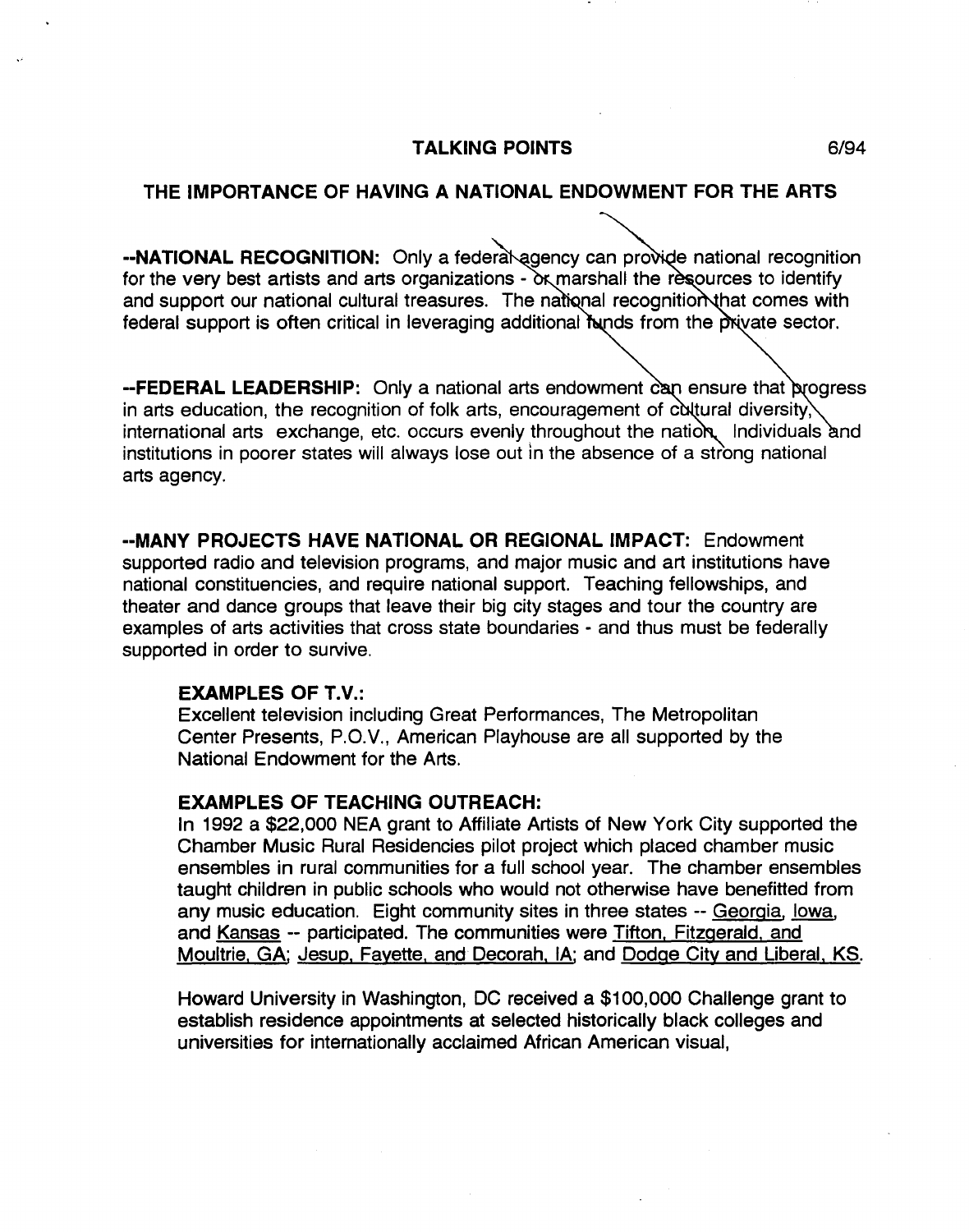performing, and literary artists. Participating institutions included: Albany State College in Georgia, Alcorn State College in Mississippi, Jarvis Christian College in Texas. Johnson C. Smith University in North Carolina, Norfolk State University in Virginia, and Xavier University in Louisiana.

A \$14,600 Jazz Special Projects grant was awarded to pianist Judy Carmichael of New York to support a series of 25 presentations illustrating the history and development of early jazz piano to high school and college audiences. Ms. Carmichael performed at schools in Louisiana, California, Michigan, New York, Connecticut. Missouri, Colorado, and Washington. DC.

#### EXAMPLES OF NEA SUPPORTED TOURS:

The Spanish Theatre Repertory Company in New York City received a \$100,000 Challenge grant to perform in Spanish theaters throughout the country. The Company performed 16 different productions in 37 theaters, and reached more than 22,000 people in communities that had never seen theater before. The sites included Taos. NM; Kutztown. PA; Manhattan. KS; Lancaster. CA; and El Paso. TX.

In FY 93, Ballet Hispanico will spend two weeks in New York and 16 on tour to communities such as La Crosse, Eau Claire, Amery, Prarie du Chien, and River Falls, Wisconsin; the Dance Exchange (Liz Lerman) of Washington, D.C. is on tour 16 weeks with no home season; the Alvin Ailey American Dance Theater had a five week season in New York and will tour 29 weeks; and the Paul Taylor Dance Company based in New York performed two weekends in New York and 20 weeks on tour.

AMAN Folk Ensemble of Los Angeles, received \$70,000 in FY 91 to support rehearsals, domestic touring and educational and performance residency activity. AMAN Folk Ensemble was in residence in Tifton. Ocilla. Moultrie. and Fitzgerald. GA. Other residency sites included Davenport and Bettendorf. IA and Rock Island and Moline. IL. AMAN also conducted workshops and taught K-12 students in Death Valley, CA.

Merce Cunningham Dance Company of New York City received \$373,000 in FY 92 to support its New York and domestic touring season. The company spent nearly a month in residence in Minnesota in February 1993. The company had been performing in Minnesota for three decades and spent two residencies over a period of six years. The company visited Moorhead. North Dakota four times during this period to give classes to the public and performances.